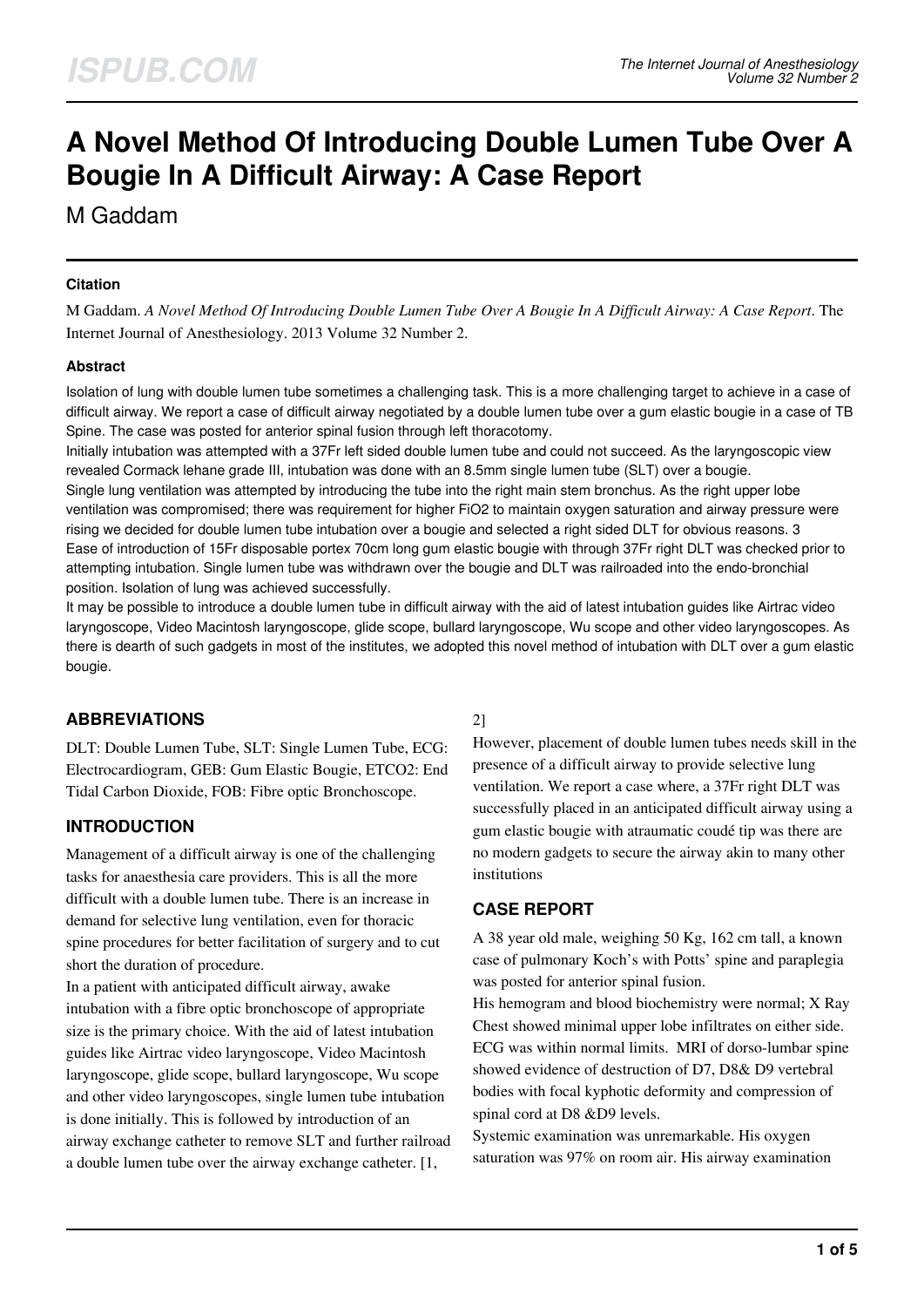revealed an inadequate mouth opening with attrition and discolouration of dentition, sub-mucosal fibrosis secondary to pawn chewing. The tongue was large, and only the soft palate could be visualized making it a Modified (Samsoon and Young) Mallampatti Grade III view [3,4,5].Thyromental distance and neck movements were normal. The patient was administered Inj glycopyrrolate 0.2mg IM 30min prior to anesthesia. Inj ondansetron 4mg IV, Inj ranitidine 50mg IV inside the operation theatre; as premedication. He was connected to all non invasive monitors; pulse oximeter, ECG, EtCO2, NIBP. A urinary catheter was in-situ as the patient had bladder incontinence. As difficult intubation was anticipated, a low dose fentanyl (50mcg) was administered and later the patient was induced with propofol. Trial ventilation was attempted before giving a muscle relaxant. As trial ventilation was possible with the aid of Guedel's Airway, the patient was mask ventilated with 50% O2 in N2O and 1% sevoflurane for two minutes after administering vecuronium. Further ventilation with100% oxygen for one minute was accomplished before attempting intubation.

Direct Laryngoscopy revealed only the tip of epiglottis to the view (Cormack and Lehane Grade III)[5]. Intubation was attempted with the 37Fr left DLT, but failed. Later the patient was mask ventilated again with 100% oxygen and successfully intubated with an 8.5 cuffed SLT with the aid of a 15Fr Gum Elastic Bougie which has an atraumatic coudé tip that can reduce the potential risk of trauma In our case, since the surgeon requested for the provision of an adequate surgical field in view of location of the spinal lesion, lung isolation was contemplated. Hence the single lumen tube was pushed into the right bronchus and fixed at 27cms. Lung isolation was achieved with endo bronchial intubation, but the right upper lobe ventilation was compromised to some extent. Oxygen saturation could be maintained at 91-92% with 2% sevoflurane in oxygen (avoiding nitrous oxide). The airway pressure was relatively higher than expected for ventilation with single lumen tube (15-16cm H2O) in a paralysed patient.

We did not want to take any risk since there was a possibility of further desaturation during surgical procedure. And in that event, there was no provision for ventilation of both lungs without disturbing the lung isolation; hence we resorted to a trial of bougie guided double lumen intubation. For this we selected right sided 37Fr DLT as it would be easier to negotiate a right main bronchus which has straighter course and lesser angulation than left one. As the length of 37Fr right sided DLT was 10 -12 cm more than

their single lumen counterparts (30-32cm vs 42-44cm) a prior checking of adequacy of the length of the bougie was done. The ease with which a double lumen tube could be threaded on a 15Fr bougie was also checked prior to intubation.

The gum elastic bougie (70cms) was lubricated well with lignocaine jelly, the stylet from the bronchial lumen of the DLT was removed and the DLT was threaded over the bougie through its bronchial lumen. A lubricated 37Fr right DLT was easily maneuvered into the right bronchus with bougie in situ. The bougie was withdrawn and cuff inflated. The position of the double lumen tube was confirmed clinically by auscultation and also by connecting to EtCO2. There was no smaller diameter fibre optic bronchoscope in our institute to confirm isolation of lung. Lung isolation was successfully achieved by clinical assessment. Lung separation during the procedure was found to be excellent with no desaturation. We ensured that the double lumen tube is fixed at the same distance of 27 cm where we could achieve lung isolation with SLT in the initial setting. Oxygen saturation was maintained well between 98-100%, with the use of 50% oxygen in N2O and 1% sevoflurane. Mean airway pressures were less than endo bronchial single lumen intubation (10-12cm H2O). The advantage of ventilating both lungs remained until there was surgical requirement. Ventilation of both lungs could be further accomplished after the crucial steps of anterior spinal fusion are completed. Oxygen saturation was well maintained throughout the procedure and hemo-dynamics were stable too. Intra-operative period was uneventful as the isolation was found to be excellent.

## **DISCUSSION**

Historically, double lumen intubation was done only for preoperative assessment of pulmonary function in the cases planned for pneumonectomy. Of late the indications for lung isolation have increased enormously. Various isolation techniques were introduced for achieving single lung ventilation[1].

- 1. Conventional single lumen endo-bronchial tubes
- 2. Bronchial blockers through SLT or Univent tubes
- 3. Double lumen tubes (Eric Carlens)

In emergency situations like airway trauma, massive haemoptysis, tension pneumothorax and in some cases of difficult airway, single lumen tubes are used which are deliberately introduced into either of the main bronchus. Endo bronchial single lumen tubes can be still considered a viable option for lung isolation.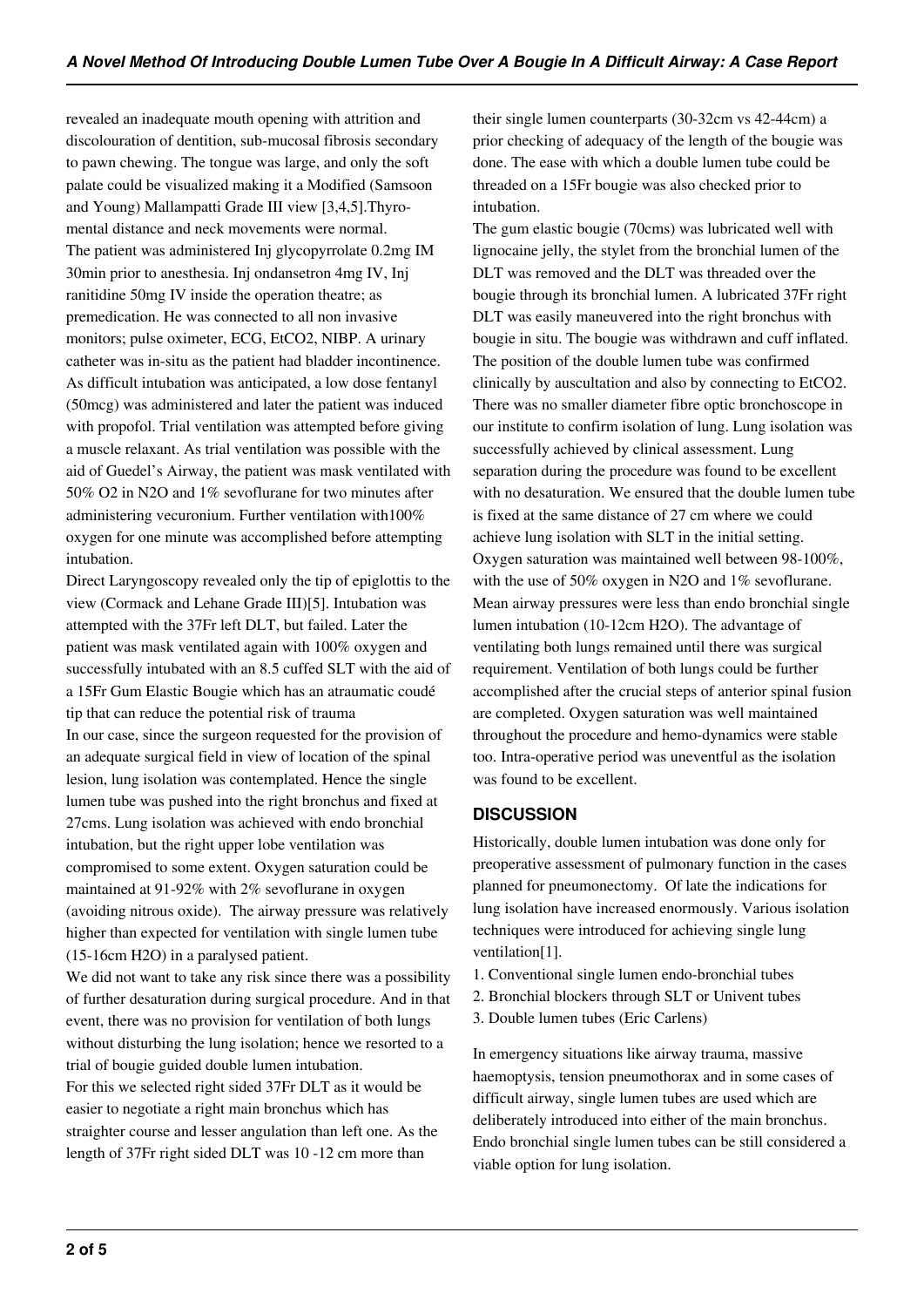Bronchial Blockers are becoming increasingly sophisticated and range from long used Fogarty embolectomy catheter, to the more recently developed wire guided endo-bronchial blocker (Arndt blocker). These devices however lack versatility and spectrum of therapy that can be delivered through a DLT including toilet of the blocked lung and differential ventilation.

Of the various tools available for one lung ventilation, the gold standard is a DLT. Placement of a DLT is more complicated than that of a standard tracheal tube because the DLT is larger in diameter, longer and has a more fixed shape. Moreover, rupture of the proximal endotracheal cuff of the DLT may occur during difficult intubation because the thin walled cuff is located 8-11 cm from the tip of the DLT, where it can easily be torn on maxillary teeth. Intubation using direct laryngoscopy is usually successful in the majority of the patients, even when a line-of-sight view of the glottis is not possible. Although poor glottic visualization is encountered between 1.5-8.5% of attempts, success can generally be achieved with additional force, external laryngeal manipulation, and the use of airway adjuncts.

Flexible fibreoptic devices are well suited for many settings where a line-of-sight view cannot be achieved. Other aids like the video laryngoscope (Glidescope), fibre-optic laryngoscope (Wuscope) or the rigid fibre-optic laryngoscopes may be used successfully in anticipated difficult airway.

If the patient has a difficult airway, awake intubation with fibreoptic bronchoscope of appropriate size can be attempted with Univent tube, DLT or with SLT under airway anaesthesia. We have rich experience in the technique of awake intubation with double lumen tube for various indications, though the data remained unpublished. Villalonga et al have reported a case describing the use of 6mm bronchoscope for left endobronchial SLT and then using a Cook Airway Exchanger to guide a No. 39Fr left DLT through the bronchus. [6]Airway exchange catheters are thin long hollow tubes which are depth marked, commercially available in a variety of sizes. They can be adapted for insufflation of O2 as well as monitoring of ETCO2.

Salazar, E et al under airway anesthesia introduced an eschmann guide through bronchial lumen of double lumen tube and kept ready. Using Airtraq optical laryngoscope, glottic vision is obtained and eschmann guide is passed through the vocal cords. DLT is advanced until bronchial cuff passes through the cords under direct vision. Guide is

withdrawn and correct position of DLT checked with capnography and auscultation. [7] Later fibreoptic bronchoscope is used to check the position of DLT. R. Satya-Krishna and M. Popat initially resorted to nasotracheal intubation achieved under topical airway anaesthesia using a 6.0-mm nasal RAE tube mounted on to an Olympus LF-2 intubation fibrescope. Anesthesia was then induced with propofol and vecuronium, and maintained with 66% nitrous oxide and 1% isoflurane in oxygen. A 35-Fr left sided 'Bronchocath' double lumen tube was mounted on to the LF-2 intubation fibrescope and oral fibreoptic endoscopy was performed. The *bescope* was then passed alongside the nasal tube into the trachea. When the cuff of the tube was encountered, the cuff was manually deflated and the tip of the fibrescope was advanced to lie in the left main bronchus. The nasal tube was withdrawn from the trachea and left in the nasopharynx, while the double lumen tube was railroaded into position. The linal position of double lumen tube was con<sup>[1</sup>rmed by [breoptic inspection and auscultation.[8]

Arai et al have similarly described intubation with a double lumen tube in patients with difficult airway using endoscope mask, fibreoptic bronchoscope and a tracheal tube guide. [9] Laplace et al have also described lung separation after re intubation with a DLT over an airway exchange catheter in patient with multiple trauma presenting with massive haemoptysis.

R.Sareen et al were successful in placing DLT with the help of an airway exchange catheter in the trachea after which the catheter was removed and the stylet reinserted to guide the bronchial lumen of the DLT in the left bronchus.[10] It might be argued that reinserting and guiding the DLT with the stylet is traumatic to the tracheobronchial tree. Liberman et al concluded that retaining the stylet for the entire intubation procedure allows for a more rapid and accurate placement of the DLT without increasing the incidence of tracheo bronchial mucosa injury.[11] But the original technique dictates us to remove the stylet after the bronchial cuff crosses vocal cords and enables anaesthesiologist to reach the respective bronchus by turning the tube to 900. Our technique is slightly modified compared to that of R.Sareen et al. A 15Fr, 75cm long gum elastic bougie was used for the insertion of a 37Fr right double lumen tube in a thoracic spine surgery case for selective lung ventilation.

Airway exchange catheter would have been our choice of 'intubating aid' as there is an advantage of ability to oxygenate the patient throughout the procedure of securing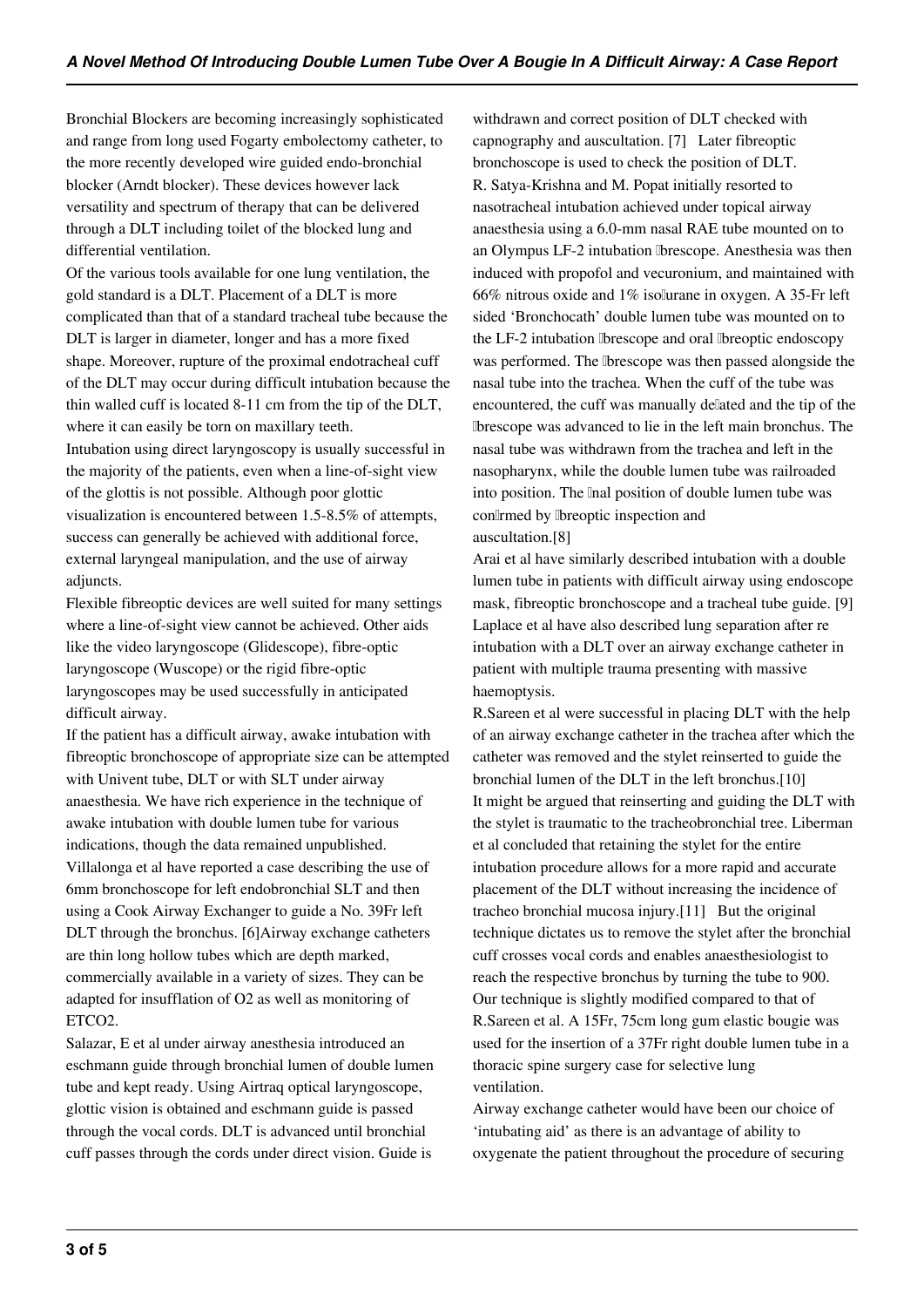the airway and also monitoring EtCO2 if it were available. But the advantage of using a bougie lied in that, it is almost as stiff as the stylet of right sided double lumen tube and rail-roading this bulkier tube was easier and less traumatic than with a stylet. Another crucial decision in achieving successful lung isolation in this case was selection of right sided double lumen tube instead of left DLT. For obvious reasons that, the right main bronchus has straighter course and leaves the carina with less angle, the technique of manoeuvring did not need any expertise and the reason that the lung isolation was already achieved with single lumen tube made our attempts successful.

## **CONCLUSION**

Our experience prompts us to recommend it as an alternative method for DLT placement where direct visual aids and/or bronchial blockers are not available when separation and isolation of lungs is a pre requisite. The non availability of fibre optic devices as well as dearth of training in using them directed us to proceed with this simple technique. Our technique proves to be cost effective in limited settings where the modern gadgets are not available. However the introduction of DLT over a gum elastic bougie has its own limitations as there may be an error of judgement in positioning the tube in the targeted bronchus. Use of fibre optic bronchoscope is the gold standard of confirming the position of the DLT. Therefore the technique of introducing a DLT over bougie can be considered to be one of the alternatives in a case of difficult airway to achieve lung isolation. It also requires skill and experience in one lung anaesthesia to follow this technique. Despite its own limitations it can be recommended to be followed in limited

settings. However, it cannot replace the time tested methods and may not be an indispensible technique.

#### **References**

1.Lung separation and the dif?cult airway.J. B. Brodsky,Department of Anesthesia,2009-Oxford Journals; Medicine; BJA, Volume 103, Issue suppl 1, Pp. i66-i75 2. Cohen, Edmond, Benumof, Jonathan L.: Lung Separation with a difficult airway: Current opinion in Anesthesiology. 12(1):29-35, February 1999.

3. Mallampati test as a predictor of laryngoscopic view- M. Adamus, S. Fritscherova, L. Hrabalek, T. Gabrhelik, J. Zapletalova, V. Janout Biomed Pap Med FacUnivPalacky Olomouc Czech Repub. 2010 Dec; 154(4):339–344. 33. 4) Samsoon GLT, Young JRB. Difficult tracheal intubation: a retrospective study. Anaesthesia 1987; 42: 487-490. 5) Airway Assessment : Predictors Of Difficult Airway,Dr. Sunanda Gupta, Dr. Rajesh Sharma KR, Dr. Dimpel Jain-Indian J. Anaesth. 2005; 49 (4) : 257 – 262

6)Villalonga A, Metje M, Torres-Bahi S, Aragones N, Navarro M, March X.: Placement of a double-lumen tube using a 6mm diameter fibro-bronchoscope and a Cook exchange catheter in a patient with unforeseen tracheal intubation difficulty: Rev EspAnestesiolReanim. 2002 Apr;49(4):205-8

7) Salazar, E.; Gomez, A.; Ramasco, F.; Planas, A.; Perez, V. Intensive Care, Hospital Universitario de la Princesa, Madrid, Spain reported

8) R. Satya-Krishna and M. Popat (John Radcliffe Hospital, UK).

9) Arai K, Kobayashi TL, Kato S, Watanabe K.: Intubation with a double lumen tube in patients with difficult airway using endoscopy mask and tracheal tube guide: Masui 2001 May; 50(5): 516-8.

10) R. Sareen, A. Chatterjee, K. Sharma, N. Kumar, R. Arora: Placement Of A Double Lumen Tube Over An Airway Exchange Catheter In An Unanticipated Difficult Airway Without Fibreoptic Bronchoscope—A Case Report. The Internet Journal of Anesthesiology.2009 Volume 19 Number 2. DOI: 10.5580/16b1

11) Liberman D, Littleford J, Horan T, Unruh H.: Placement of left double-lumen endobroncheal tubes with or without a stylet: Can J Anesth 1996 Mar;43(3):238-42.Comment in:Can J Anesth 1997 Jan;44(1):101.